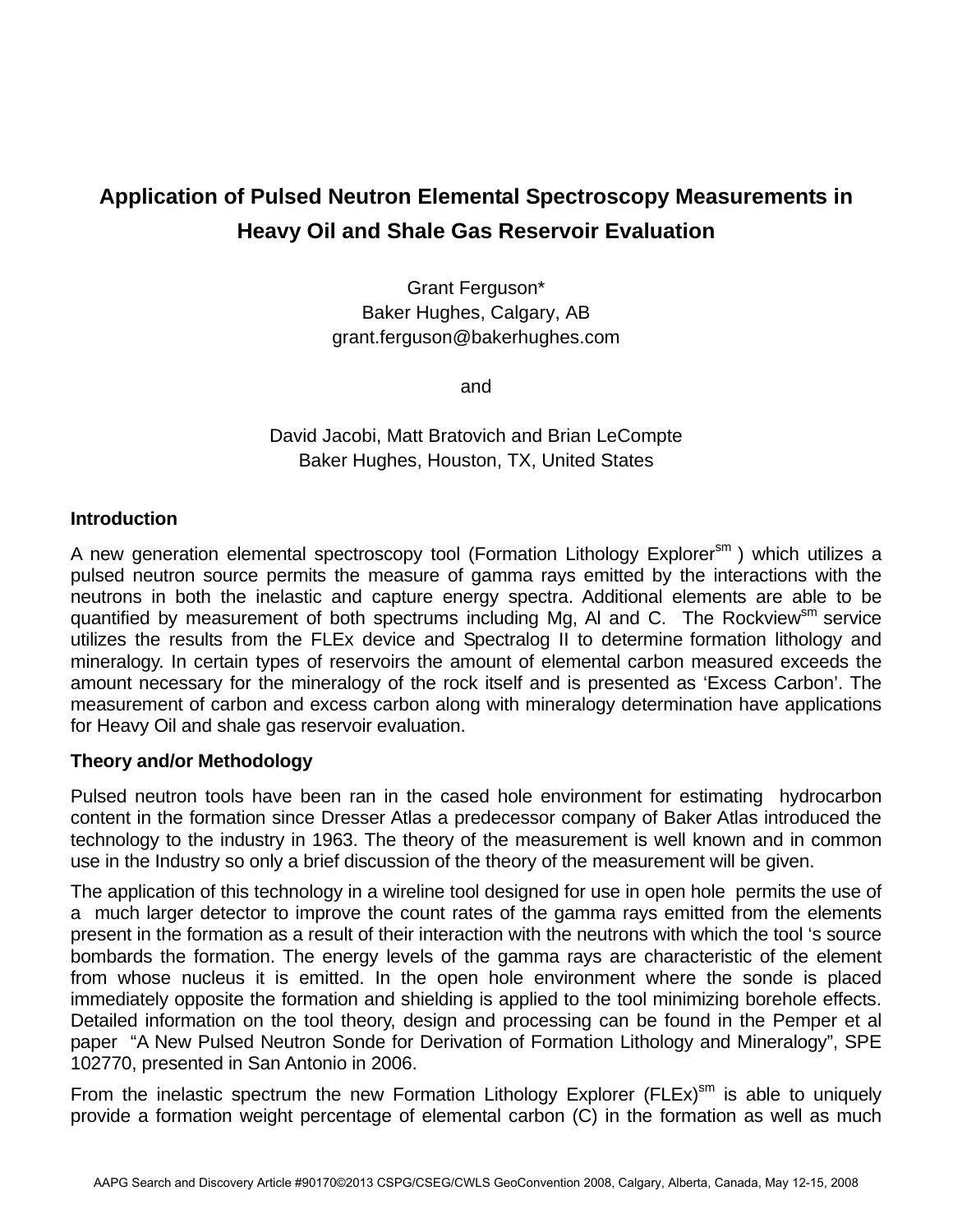more robust measures of Magnesium (Mg) and Aluminium (Al) then were previously available to the industry. These measures when combined with the elements that are quantifiable through the use of the capture spectra permit for a more robust estimation of the lithology and mineralogy of the formation.

The RockView<sup>sm</sup> interpretation system differs from previous methods in that uses a sequential approach which systematically builds upon initial conclusions. Using the elemental weight fractions as input the interpretation system first defines a general lithology for each record then follows by a more detailed classification of a specific lithology. Mineralogy is then systematically determined for each record by sequentially using the measured elemental weight fractions that are available. The process obeys the principles of mineral stoichiometry. The RockViewsm interpretation is based soley on the measured geochemistry and does not require input from other wireline logging devices. The Rockview<sup>sm</sup> expert system can be easily modified to account for unique basin or formation lithologies or mineralogy. The resulting mineralogy from RockView can then be further incorporated with additional logging measurements for further petrophysical evaluation and reservoir characterization.

The elemental weight fraction of carbon is one output of the FLEX  $\text{sm}$  tool. Carbon may occur as part of the dry rock matrix or in the pores. The RockView processing determines the amount of the measured carbon that is required as a component of the dry rock mineral components of each record. Any remaining carbon fraction is classified as "excess" carbon. This ability to quantify the amount of carbon and excess carbon can be used in numerous ways depending upon the operator's particular production and formation issues. To date applications that have been discussed and / or utilized are for a prediction of hydrocarbon in place in heavy oil reservoirs, an indicator of total organic carbon content (TOC) in shale gas plays and identification of bitumen plugged zones in gas plays.

# **Examples**

Shale Gas – US Examples

Athabasca Tar Sand – Canada Examples

Bitumen Plugging – Canada Examples

# **Conclusions**

The introduction of a pulsed neutron spectroscopy measurement designed for the open hole environment allows for a more comprehensive measurement of common formation elements. This additional information can be input into a new expert system interpretation software that provides a better definition of the lithology and mineralogy then has been previously available to the industry from wireline measurements.

The measure of carbon and excess carbon weight fractions gathered through the inelastic spectra coupled with the mineralogy has numerous potential formation evaluation applications.

### **Acknowledgements**

The authors wish to thank the operating companies who have permitted us to present data from their wells and Baker Hughes management for permission to publish this paper. In addition we appreciate the contribution of Richard Pemper and the other members of the FLEX development team at Baker Hughes and Jason Chen of Baker Hughes INTEQ for his input on heavy oil reservoirs.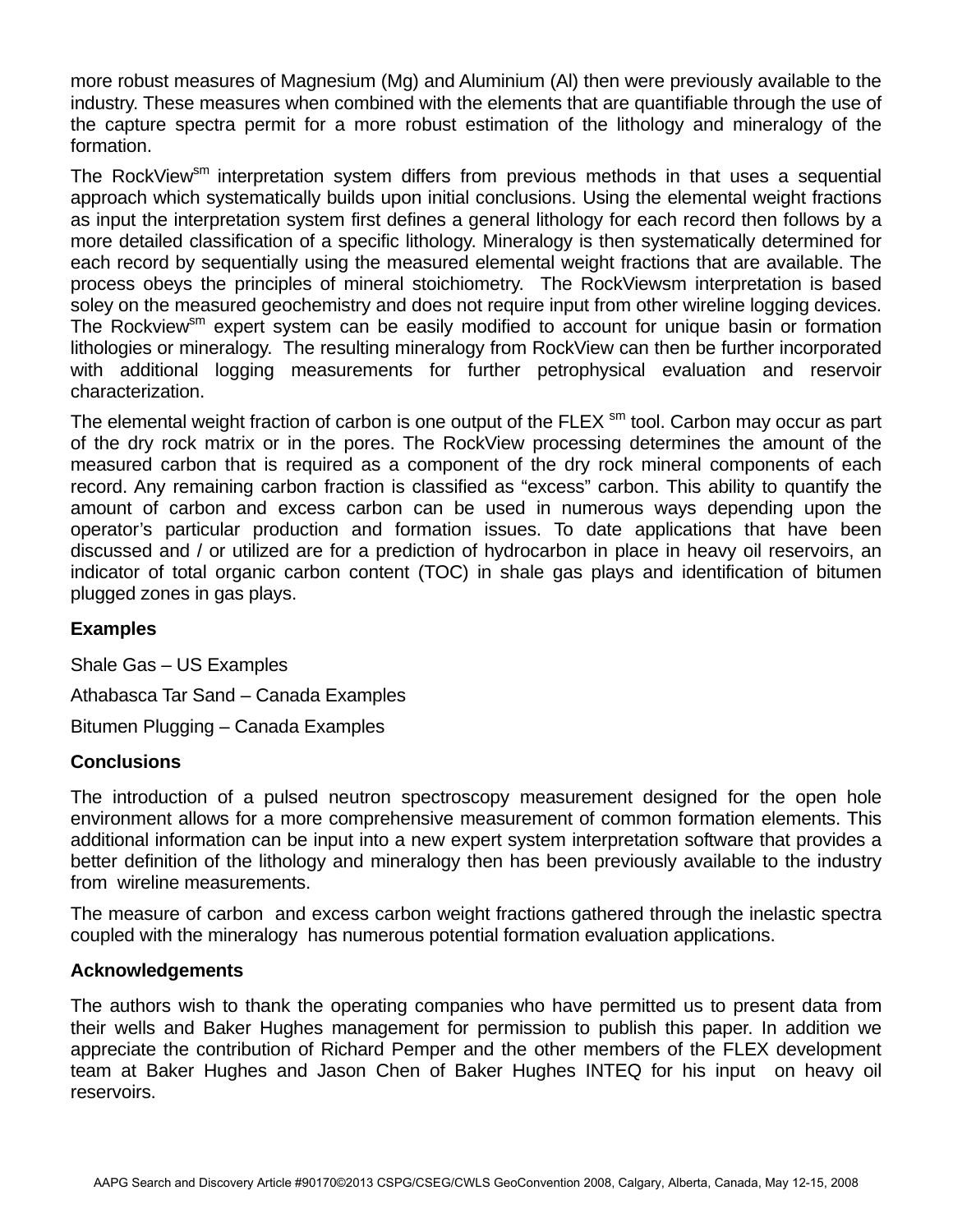#### **References**

- 1. Pemper.R., Sommer, A., Guo, P., Jacobi, D., Longo, J., Biven, S. ,Rodriguez, E., Mendez, F., Han, X.,: "A New Pulsed Neutron Sonde for Derivation of Formation Lithology and Minerology", Paper SPE 102770, Trans., SPE 81<sup>st</sup> Annual Technical Conference and Exhibition,San Antonio, Texas, 2006
- 2. Kenneth Barbalace http://klbprouctions.com/. Periodic Table of Elements Sorted by Cross Section (Thermal Neutron Capture). EnvironmentalChemistry.com. 1995 - 2008.
- 3. Culver, R.B., Hopkinson, E.C., and Youmans, A.H.: "Carbon Oxygen (C/O) Logging Instrumentation," Paper SPE 4640, Trans., SPE 48<sup>th</sup> Annual Technical Conference and Exhibition Las Vegas, 1973.
- 4. Hertzog, R.C.: "Laboratory and Field Evaluation of an Inelastic neutron scattering and capture Gamma Ray Spectroscopy Tool." Paper SPE 7430, Trans., SPE 53<sup>rd</sup> Annual technical Conference and Exhibition, Houston, 1978.
- 5. Oliver, D.W., Frost, E., and Fertl, W.H.: "Continuous Carbon/Oxygen (C/O) Logging- Instrumentation, Interpretive Concepts and Field Applications," Paper TT, Trans., SPWLA 22<sup>nd</sup> Annual Logging Symposium, Mexico City, 1981.
- 6. Chase D.M., Schmidt, M.G., and Ducheck, M.P.: "The Multiparameter Spectrosopy Instrument Continuous Carbon/Oxygen Log - MSI C/O," Canadian Well Logging Society 10<sup>th</sup> Formation Evaluation Symposium, Calgary, 1985.
- 7. Hertzog, R., Colson, L., Seeman, B., O'Brien, M., Scott, H., McKeon, D., Wraight, P., Grau, J., Ellis, D., Scweitzer, J., and Herron, M.: " Geochemical Logging with Spectrometry Tools," paper SPE 16792, Trans., SPE 62<sup>nd</sup> annual technical Conference and exhibition, Dallas, 1987.
- 8. Ellis, Darwin V., 1987, *Well Logging for Earth Scientists*, Elsevier, New York, pp. 227-242
- 9. Gilchrist, W.A., Prati, E., Pemper, R., Mickael, M.W., and Trcka, D.: "Introduction of a new Through -Tubing Multifunction Pulsed Neutron Instrument" paper SPE56803, Trans., SPE 74<sup>th</sup> Annual Technical Conference and Exhibition, Houston, 1999.
- 10. Gilchrist, W.A., Pemper, R.R., Trcka, D., Frost, E. Jr., and Wilson, W.: "Initial Field Applications of a New 1.7-Inch Pulsed Neutron Instrument," paper FF, Trans., SPWLA 41<sup>st</sup> Annual logging Symposium, Dallas, 2000.
- 11. Lock, G.A. and Hoyer, W.A.: "Natural Gamma-Ray Spectral Logging," Paper AA, Trans., SPWLA 12<sup>th</sup> Annual Logging Symposium, 1971
- 12. Wichman, P.A., McWhirter, V. C. and Hopkinson, E. C.: "Field Results of the natural Gamma Ray Spectralog." Paper O, trans., SPWLA 16<sup>th</sup> Annual Logging Symposium, 1975
- 13. Pemper, Richard, Page, Geoff, and Prati, Enrique: "A New Generation Natural Gamma Ray Spectroscopy Logging System," Paper E027, Trans., 17<sup>th</sup> European Formation Evaluation Symposium, Amsterdam, 1996.
- 14. Sherman, Harold: "Nonfluid-Filled Borehole Logging Apparatus," U.S. Patent 3, 932,747, Schlumberger Technology Corporation, January13, 1976.
- 15. Knoll, Glenn F., 1989, "Radiation Detection and Measurement", John Wiley &Sons, New York, 2<sup>nd</sup> Edition, pp 672-674.
- 16. Pemper, R. R., Flecker, M. J., McWhirter, V. C., and Oliver, D.W.: "Hydraulic Fracture Evaluation with Multiple Radioactive Tracers," Geophysics (oct., 1988)pp. 1323-1333
- 17. Hoel, P. G., Port, S. C., and Stone, C. J., 1971, "Introduction to Statistical Theory", Houghton Mifflin, pp. 121-127
- 18. Draper, N.F. and SmithH., 1966, "Applied Regression Analysis", John Wiley & Sons, pp. 44-85
- 19. Ahmed, M. R., Demidov, A. M. , et al., 1978, "Atlas of Gamma-Ray Spectra from the Inelastic Scatering of Reactor Fast Neutrons", Atomizdat, Moscow
- 20. Lone, M.A., Leavitt, R. A., and Harrison, D. A., 1981, "Prompt Gamma Rays from Thermal-Neutron Capture," Atomic Data and Nuclear Tables, Volume 26, pp. 511-559.
- 21. Firestone, R. B., Choi, H. D., et al., 2004, "Database of Prompt Gamma Rays from Slow Neutron Capture for Elemntal Analysis," Lawrence Berkely National Laboratory.
- 22. Lofts, J.C., 1993, "Integretaed Geochemical- Geophysical Studies of Sedimentary Reservoir Rocks,"Ph.D. Dissertation University of Leicester, Department of Geology.
- 23. Chakrabarty, T. and Longo, J. M.: "A New Method for Mineral Quantification to aid in Hydrocarbon Explorationand Exploitation," The Journal of Canadian Petroleum technology (Dec. 1997), Volume 36, pp. 15-20
- 24. Moore, B. R. and Dennen, W. H.: "A Geochemical Trend in Silicon-Aluminum-Iron Ratiosand the Classification of Clastic Sediments," Journal od sedimentary Petrology (1970), Volume 40, pp. 1147-1152
- 25. Wendlant, R. F. and Bhuyan, K.: "Estimation of Mineralogy and Lithology from Geochemical Log Measurements," The American Association of Petroleum Geologists Bulletin (June, 1990), Volume 74, pp. 837-856.
- 26. Rollinson, H. R.,, 1993, "Using Geochemical Data: Evaluation, presentation, Interpretation," Addison Wesley Longman, Essex, England.
- 27. Weaver, C. E. and Pollard, L. D.< 1973, "The Chemistry of Clay Minerals," Elsevier, Amsterdam.
- 28. Bhatia, M.: " Plate Tectonics and Geochemical Composition of Sandstones,"Journal of Geology (1983), Volume 91, pp. 611-627